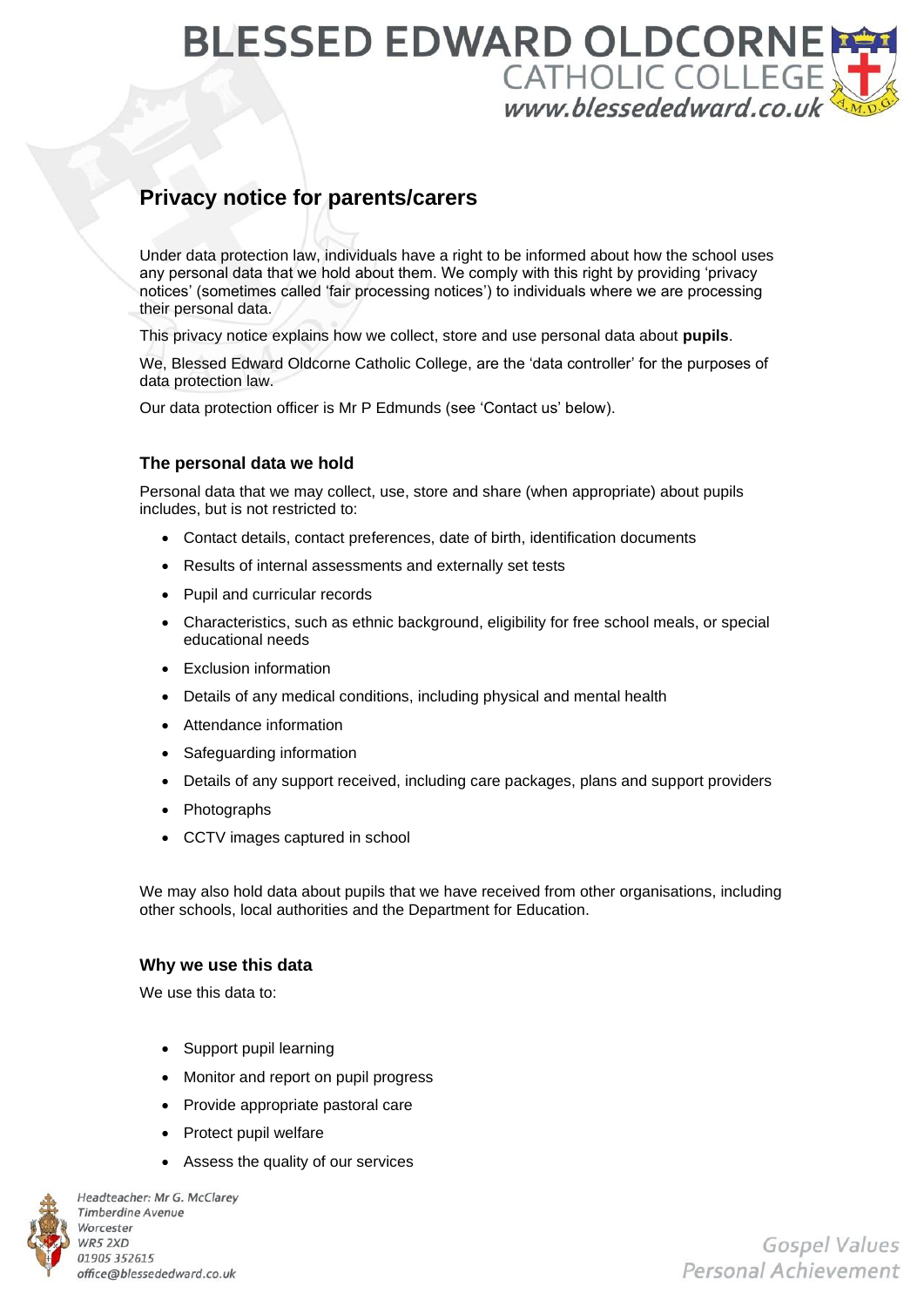## **BLESSED EDWARD OLDCORNE** CATHOLIC COLLEGE

- Administer admissions waiting lists
- Comply with the law regarding data sharing

#### **Our legal basis for using this data**

*.*

We only collect and use pupils' personal data when the law allows us to. Most commonly, we process it where:

- We need to comply with a legal obligation
- We need it to perform an official task in the public interest

Less commonly, we may also process pupils' personal data in situations where:

- We have obtained consent to use it in a certain way
- We need to protect the individual's vital interests (or someone else's interests)

Where we have obtained consent to use pupils' personal data, this consent can be withdrawn at any time. We will make this clear when we ask for consent, and explain how consent can be withdrawn.

Some of the reasons listed above for collecting and using pupils' personal data overlap, and there may be several grounds which justify our use of this data.

#### **Collecting this information**

While the majority of information we collect about pupils is mandatory, there is some information that can be provided voluntarily.

Whenever we seek to collect information from you or your child, we make it clear whether providing it is mandatory or optional. If it is mandatory, we will explain the possible consequences of not complying.

#### **How we store this data**

We keep personal information about pupils while they are attending our school. We may also keep it beyond their attendance at our school if this is necessary in order to comply with our legal obligations. Our Date Protection Policy sets out how long we keep information about pupils.

A copy of this policy can be found on our College website.

#### **Data sharing**

We do not share information about pupils with any third party without consent unless the law and our policies allow us to do so.

Where it is legally required, or necessary (and it complies with data protection law) we may share personal information about pupils with:

- *Our local authority – to meet our legal obligations to share certain information with it, such as safeguarding concerns and exclusions*
- *The Department for Education*
- *The pupil's family and representatives*
- *Educators and examining bodies*
- *OFSTED*
- *Suppliers and service providers – to enable them to provide the service we have contracted them for*Headteacher: Mr G. McClarey



**Timberdine Avenue** Worcester WR5 2XD 01905 352615 office@blessededward.co.uk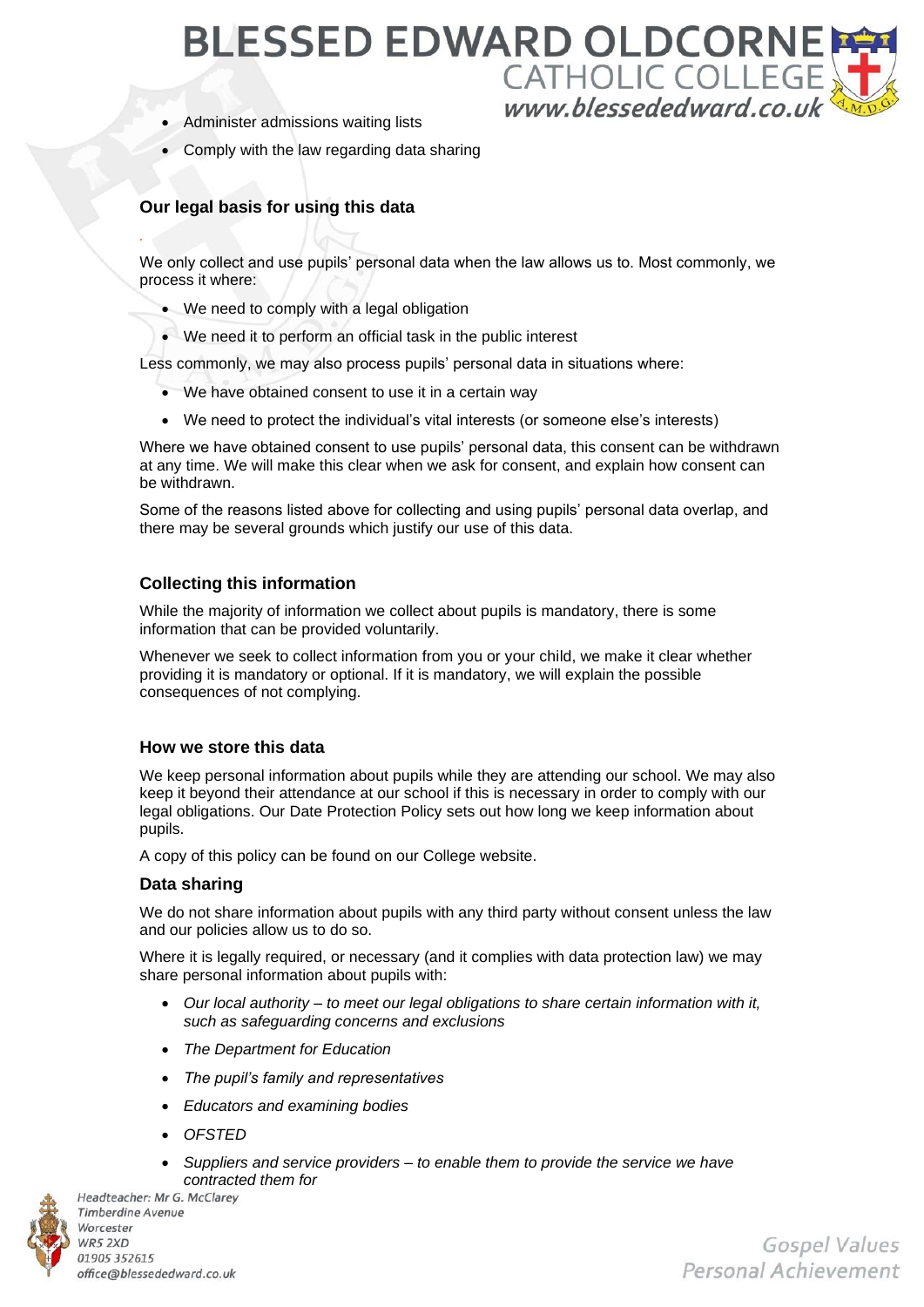## **BLESSED EDWARD OLDCORNE** CATHOLIC COLLEGE

- *Financial organisations*
- *Central and local government*
- *Our auditors*
- *Survey and research organisations*
- *Health authorities*
- *Security organisations*
- *Health and social welfare organisations*
- *Professional advisers and consultants*
- *Police forces, courts, tribunals*
- *Professional bodies*

#### **National Pupil Database**

We are required to provide information about pupils to the Department for Education as part of statutory data collections such as the school census

Some of this information is then stored in the [National Pupil Database](https://www.gov.uk/government/publications/national-pupil-database-user-guide-and-supporting-information) (NPD), which is owned and managed by the Department and provides evidence on school performance to inform research.

The database is held electronically so it can easily be turned into statistics. The information is securely collected from a range of sources including schools, local authorities and exam boards.

The Department for Education may share information from the NPD with other organisations which promote children's education or wellbeing in England. Such organisations must agree to strict terms and conditions about how they will use the data.

For more information, see the Department's webpage on [how it collects and shares research](https://www.gov.uk/data-protection-how-we-collect-and-share-research-data)  [data.](https://www.gov.uk/data-protection-how-we-collect-and-share-research-data)

You can also [contact the Department for Education](https://www.gov.uk/contact-dfe) with any further questions about the NPD.

#### **Youth support services**

Once our pupils reach the age of 13, we are legally required to pass on certain information about them to Worcestershire County Council, as it has legal responsibilities regarding the education or training of 13-19 year-olds.

This information enables it to provide youth support services, post-16 education and training services, and careers advisers.

Parents/carers, or pupils once aged 16 or over, can contact our data protection officer to request that we only pass the individual's name, address and date of birth to Worcestershire County Council

#### **Transferring data internationally**

Where we transfer personal data to a country or territory outside the European Economic Area, we will do so in accordance with data protection law.

#### **Parents and pupils' rights regarding personal data**

Individuals have a right to make a **'subject access request'** to gain access to personal information that the school holds about them.



Headteacher: Mr G. McClarey **Timberdine Avenue** Worcester WR5 2XD 01905 352615 office@blessededward.co.uk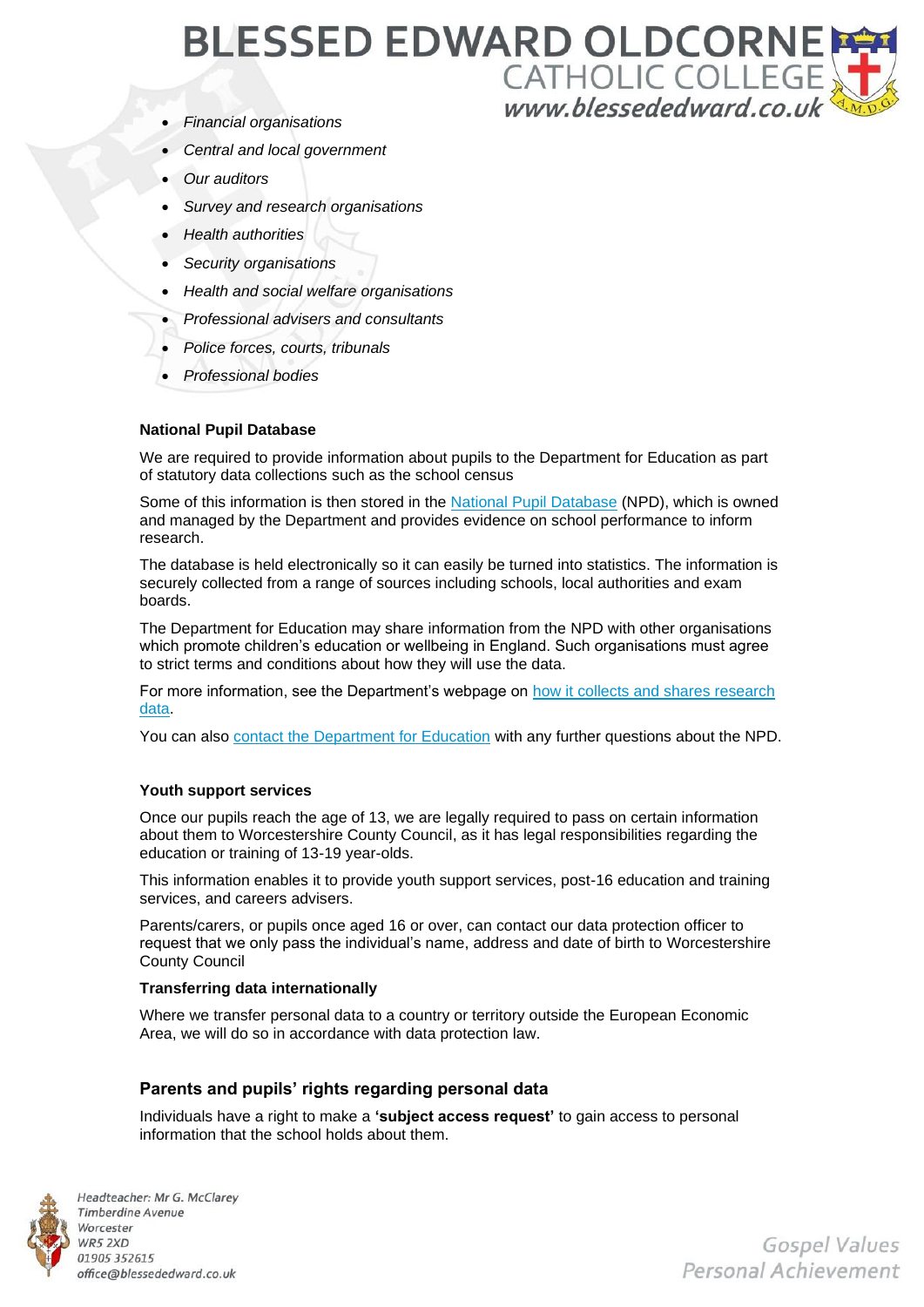## **BLESSED EDWARD OLDCORI CATHOLIC C**

Parents/carers can make a request with respect to their child's data where the child is not considered mature enough to understand their rights over their own data (usually under the age of 12), or where the child has provided consent.

Parents also have the right to make a subject access request with respect to any personal data the school holds about them.

If you make a subject access request, and if we do hold information about you or your child, we will:

- Give you a description of it
- Tell you why we are holding and processing it, and how long we will keep it for
- Explain where we got it from, if not from you or your child
- Tell you who it has been, or will be, shared with
- Let you know whether any automated decision-making is being applied to the data, and any consequences of this
- Give you a copy of the information in an intelligible form

Individuals also have the right for their personal information to be transmitted electronically to another organisation in certain circumstances.

If you would like to make a request please contact our data protection officer.

Parents/carers also have a legal right to access to their child's **educational record**. To request access, please contact our Data Protection Officer

#### **Other rights**

Under data protection law, individuals have certain rights regarding how their personal data is used and kept safe, including the right to:

- Object to the use of personal data if it would cause, or is causing, damage or distress
- Prevent it being used to send direct marketing
- Object to decisions being taken by automated means (by a computer or machine, rather than by a person)
- In certain circumstances, have inaccurate personal data corrected, deleted or destroyed, or restrict processing
- Claim compensation for damages caused by a breach of the data protection regulations

To exercise any of these rights, please contact our data protection officer.

#### **Complaints**

We take any complaints about our collection and use of personal information very seriously.

If you think that our collection or use of personal information is unfair, misleading or inappropriate, or have any other concern about our data processing, please raise this with us in the first instance.

To make a complaint, please contact our data protection officer.

Alternatively, you can make a complaint to the Information Commissioner's Office:

- Report a concern online at<https://ico.org.uk/concerns/>
- Call 0303 123 1113
- Or write to: Information Commissioner's Office, Wycliffe House, Water Lane, Wilmslow, Cheshire, SK9 5AF